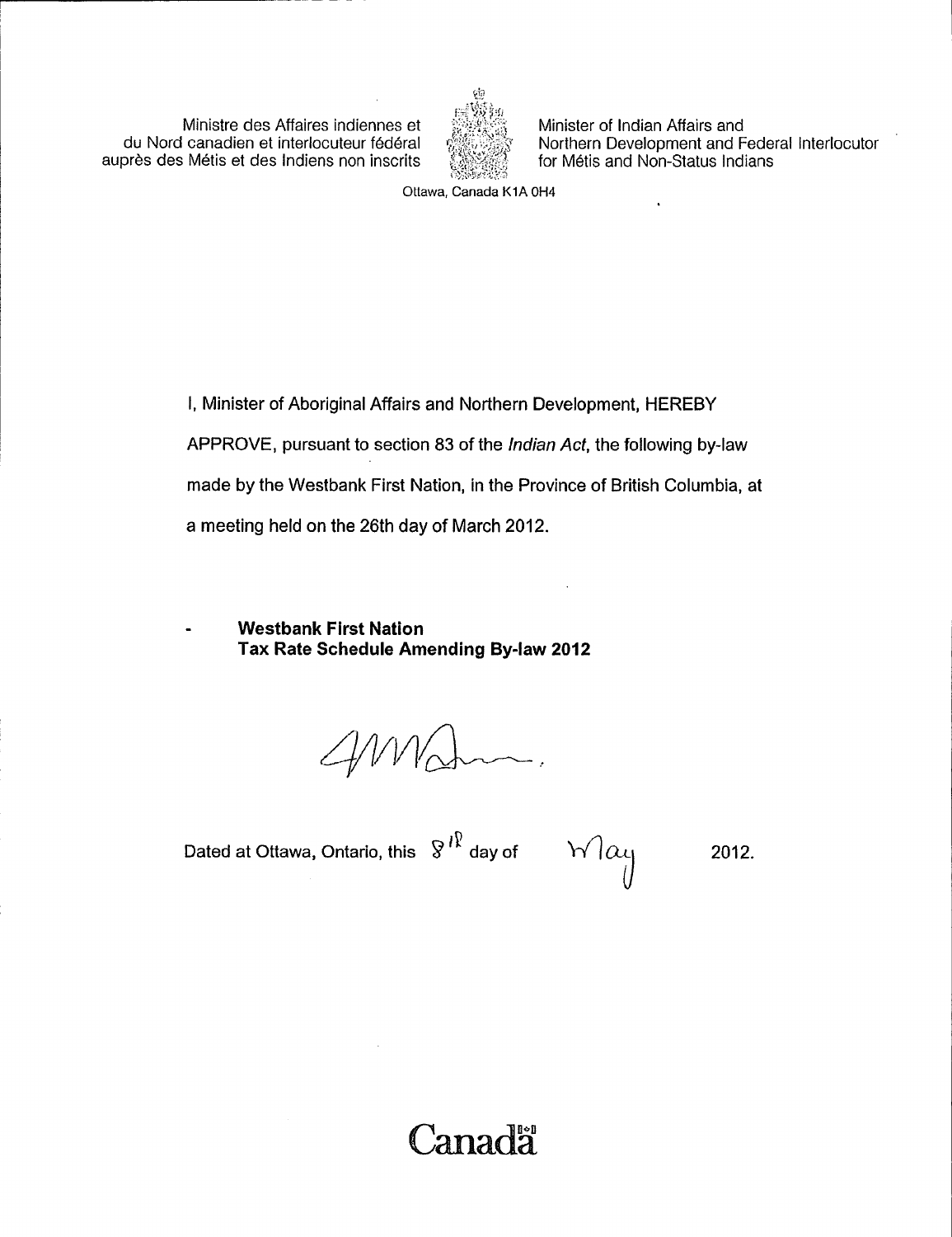## WESTBANK FIRST NATION

### Bylaw No. 12 -TX -02

### WHEREAS:

The Chief and Council of the Westbank First Nation deems it advisable and in the best interests of the members of the Westbank First Nation to amend the Property Taxation By-law 95-TX-08 passed by Chief and Council December 11, 1995 and approved by the Minister April 23, 1996, that being a by -law to establish by by -law <sup>a</sup> system on the reserve lands of the Westbank First Nation for the fair and equitable taxation for local purposes of land, or interests in land, including rights to occupy, possess or use land in the reserve; and

### WHEREAS:

Pursuant to Section 18.1(3) of the Westbank First Nation Property Taxation By-law 95-TX-08, Chief and Council shall prescribe tax rates; and

### WHEREAS:

Those rates prescribed by the Chief and Council are set out in schedules to the Westbank First Nation Property Taxation By-law 95-TX-08 pursuant to section 18.1(4); and

# NOW THEREFORE BE IT HEREBY RESOLVED THAT:

The Westbank First Nation Council enacts the following amending by -law;

#### Short Title

This amending by-law may be cited as the "Tax Rate Schedule Amending By-law 2012".

- 1. That the following Schedule II Tax Rate Schedule 2012 shall be added to the Westbank First Nation Property Taxation Bylaw 95-TX-08 passed by Chief and Council on December 11, 1995 and approved by the Minister April 23, 1996.
- PASSED AND APPROVED by the Council Westbank First Nation at a duly convened meeting of the Westbank First Nation Council held at the Westbank First Nation Administration Office, Kelowna, British Columbia, this  $26th$  day of March 2012.

Councillor Michael De Guevara Council or Council or Council or Loretta Swite-Ghostkeeper

**Councillor Mick Werstuik Councillor Councillor Lorrie Hogaboam**